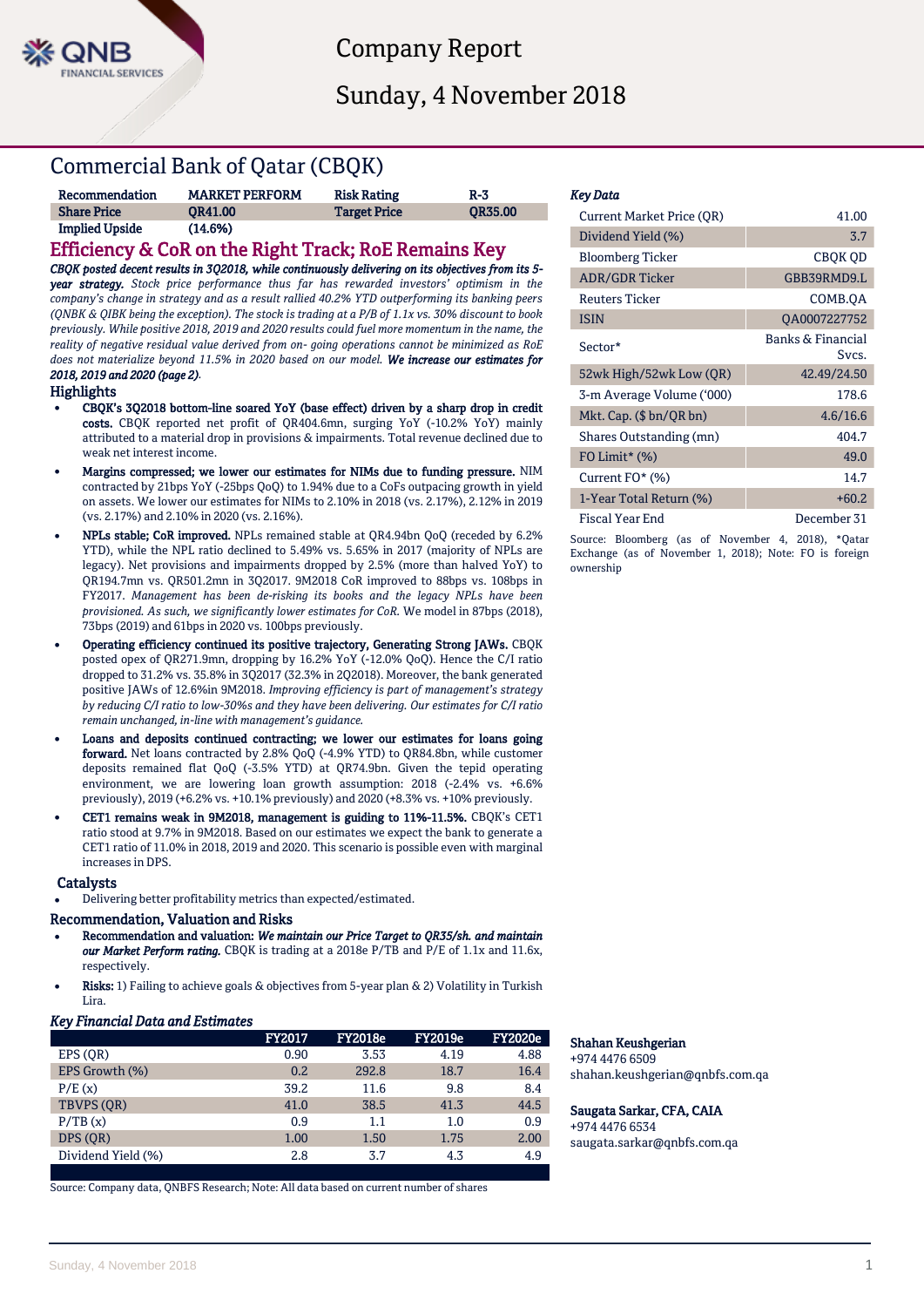## *Change in Estimates*

|                                | 2018e |       |            | 2019e        |       |            | 2020e            |            |            |
|--------------------------------|-------|-------|------------|--------------|-------|------------|------------------|------------|------------|
|                                | Old   | New   | Change (%) | Old <b>I</b> | New   | Change (%) | Old <sup>1</sup> | <b>New</b> | Change (%) |
| Net Interest Income            | 2.702 | 2,534 | $-6.2$     | 2.962        | 2.687 | $-9.3$     | 3.241            | 2.885      | $-11.0$    |
| Non Interest Income            | 1,202 | 1,170 | $-2.7$     | 1,290        | 1,285 | $-0.4$     | 1,260            | 1,354      | 7.5        |
| Net Operating Income           | 2.600 | 2.488 | $-4.3$     | 2.917        | 2.730 | $-6.4$     | 3.107            | 2.941      | $-5.3$     |
| Net Income (Headline/Reported) | 1.404 | 1,387 | $-1.2$     | 1.735        | 1,936 | 11.6       | 1.832            | 2.213      | 20.8       |
| Net Income (Attributable)      | 1,128 | 1,387 | 22.9       | 1.452        | 1,647 | 13.5       | 1.546            | 1,918      | 24.1       |
|                                |       |       |            |              |       |            |                  |            |            |

Source: QNBFS Research

The significant increase in our bottom-line estimates is mainly due to a substantial decrease in CoR.

## Detailed Financial Statements

| Income Statement (In QR mn)                | <b>FY2017</b> | <b>FY2018e</b> | <b>FY2019e</b> | <b>FY2020e</b> |
|--------------------------------------------|---------------|----------------|----------------|----------------|
| Net Interest Income                        | 2,518         | 2,534          | 2,687          | 2,885          |
| <b>Fees &amp; Commissions</b>              | 720           | 742            | 794            | 873            |
| <b>FX</b> Income                           | 163           | 187            | 209            | 178            |
| Other Income                               | 276           | 241            | 282            | 303            |
| <b>Non-Interest Income</b>                 | 1,159         | 1,170          | 1,285          | 1,354          |
| <b>Total Revenue</b>                       | 3,677         | 3,704          | 3,972          | 4,240          |
| <b>Operating Expenses</b>                  | (1,325)       | (1,216)        | (1,242)        | (1,298)        |
| <b>Net Operating Income</b>                | 2,352         | 2,488          | 2,730          | 2,941          |
| Net Provisions & Impairments               | (1,743)       | (807)          | (744)          | (670)          |
| <b>Net Profit Before Taxes</b>             | 609           | 1,681          | 1,986          | 2,271          |
| Tax                                        | (5)           | (13)           | (50)           | (58)           |
| <b>Net Profit Before Minority Interest</b> | 604           | 1,669          | 1,936          | 2,213          |
| Minority Interest                          | (0)           | (0)            | $\mathbf 0$    | $\mathbf 0$    |
| Net Profit (Headline/Reported)             | 604           | 1,669          | 1,936          | 2,213          |
| Interest on Tier-1 Note                    | (240)         | (240)          | (240)          | (240)          |
| Social & Sports Contribution Fund          | (15)          | (42)           | (48)           | (55)           |
| Net Profit (Attributable)                  | 349           | 1,387          | 1,647          | 1,918          |
|                                            |               |                |                |                |

ł

Source: Company data, QNBFS Research

| Balance Sheet (In QR mn)                                                                                          | FY2017  | <b>FY2018e</b> | <b>FY2019e</b> | <b>FY2020e</b> |
|-------------------------------------------------------------------------------------------------------------------|---------|----------------|----------------|----------------|
| <b>Assets</b>                                                                                                     |         |                |                |                |
| Cash & Balances with Central Bank                                                                                 | 7,374   | 5,841          | 7,720          | 7,993          |
| <b>Interbank Loans</b>                                                                                            | 10,499  | 13,649         | 15,014         | 16,816         |
| Net Investments                                                                                                   | 19,629  | 21,788         | 23,989         | 26,781         |
| Net Loans                                                                                                         | 89,122  | 87,010         | 92,445         | 100,133        |
| <b>Investment In Associates</b>                                                                                   | 2,088   | 2,171          | 2,263          | 2,362          |
| <b>Other Assets</b>                                                                                               | 6,715   | 8,215          | 6,812          | 4,506          |
| Net PP&E                                                                                                          | 2,591   | 2,684          | 2,744          | 2,807          |
| Goodwill & Other Intangibles                                                                                      | 430     | 334            | 238            | 142            |
| <b>Total Assets</b>                                                                                               | 138,449 | 141,693        | 151,224        | 161,539        |
| Liabilities                                                                                                       |         |                |                |                |
| <b>Interbank Deposits</b>                                                                                         | 13,516  | 11,325         | 14,280         | 15,874         |
| <b>Customer Deposits</b>                                                                                          | 77,633  | 76,857         | 83,006         | 88,816         |
| <b>Term Loans</b>                                                                                                 | 20,908  | 25,926         | 28,000         | 30,240         |
| Tier-1 Perpetual Notes                                                                                            | 4,000   | 4,000          | 4,000          | 4,000          |
| <b>Other Liabilities</b>                                                                                          | 5,370   | 7,686          | 4,980          | 4,441          |
| <b>Total Liabilities</b>                                                                                          | 121,428 | 125,794        | 134,266        | 143,371        |
| <b>Shareholders' Equity</b>                                                                                       |         |                |                |                |
| <b>Total Shareholders' Equity</b>                                                                                 | 17,022  | 15,899         | 16,958         | 18,168         |
| <b>Total Liabilities &amp; Shareholders' Equity</b>                                                               | 138,449 | 141,693        | 151,224        | 161,539        |
| $\mathbf{1}$ $\mathbf{1}$ $\mathbf{2}$ $\mathbf{3}$ $\mathbf{5}$ $\mathbf{5}$ $\mathbf{6}$ $\mathbf{7}$<br>$\sim$ |         |                |                |                |

Source: Company data, QNBFS Research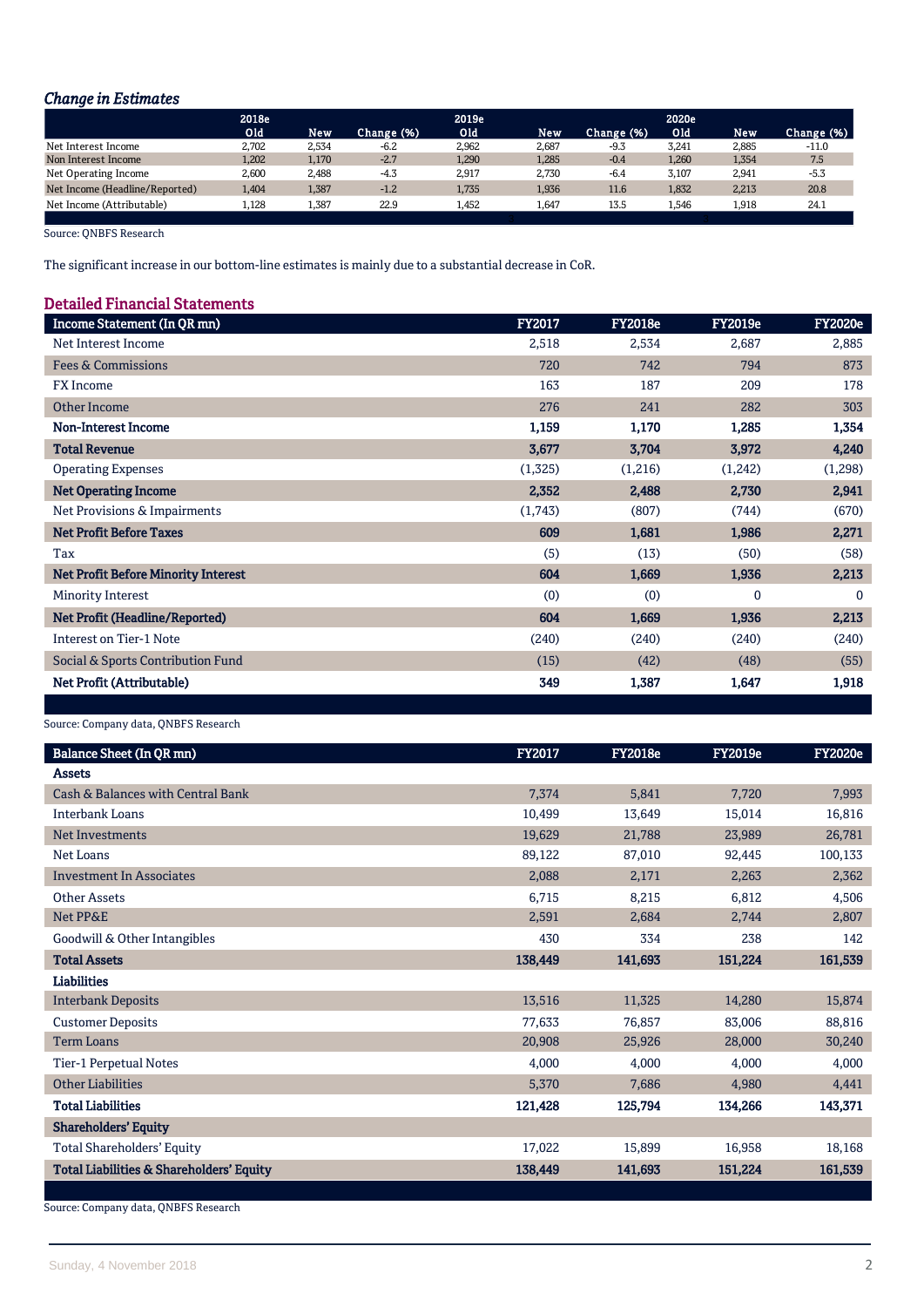| <b>Ratios</b>                           | FY2017  | <b>FY2018e</b> | <b>FY2019e</b> | <b>FY2020e</b> |
|-----------------------------------------|---------|----------------|----------------|----------------|
| Profitability (%)                       |         |                |                |                |
| RoAE (Attributable)                     | 2.4     | 8.4            | 10.6           | 11.5           |
| RoAA (Attributable)                     | 0.3     | 1.0            | 1.1            | 1.2            |
| RoRWA (Attributable)                    | 3.3     | 3.1            | 1.9            | $1.8\,$        |
| NIM (% of IEAs)                         | 2.18    | 2.10           | 2.12           | 2.10           |
| NIM (% of RWAs)                         | 2.18    | 2.14           | 2.16           | 2.15           |
| NIM (% of AAs)                          | 1.87    | 1.81           | 1.83           | 1.84           |
| Spread                                  | 1.8     | 1.6            | 1.6            | $1.5\,$        |
| Efficiency (%)                          |         |                |                |                |
| Cost-to-Income (Headline)               | 36.0    | 32.8           | 31.3           | 30.6           |
| Cost-to-Income (Core)                   | 38.1    | 34.3           | 33.1           | 32.5           |
| Liquidity (%)                           |         |                |                |                |
| LDR                                     | 115     | 113            | 111            | 113            |
| LDR (stable sources of funds)           | 90      | 85             | 83             | 84             |
| Loans/Assets                            | 64      | 61             | 61             | 62             |
| Cash & Interbank Loans-to-Total Assets  | 12.9    | 13.8           | 15.0           | 15.4           |
| Deposits to Assets                      | 56      | 54             | 55             | 55             |
| <b>Wholesale Funding to Loans</b>       | 39      | 43             | 46             | 46             |
| <b>IEAs to IBLs</b>                     | 118     | 117            | 112            | 115            |
| <b>Asset Quality (%)</b>                |         |                |                |                |
| <b>NPL Ratio</b>                        | 5.6     | 5.2            | 4.8            | 4.2            |
| NPLs to Shareholder's Equity            | 31.0    | 30.2           | 27.5           | 24.5           |
| NPLs to Tier 1 Capital                  | 31.0    | 28.0           | 25.7           | 23.1           |
| Coverage Ratio                          | 81.0    | 113.4          | 119.5          | 128.6          |
| ALL/Average Loans                       | 4.9     | 5.9            | 5.8            | 5.6            |
| Cost of Risk                            | 1.95    | 0.87           | 0.73           | 0.61           |
| Capitalization (%)                      |         |                |                |                |
| Tier 1 Ratio                            | 14.5    | 14.3           | 14.1           | 13.8           |
| <b>CAR</b>                              | 16.1    | 15.3           | 15.8           | 15.5           |
| Tier 1 Capital to Assets                | 12.3    | 12.1           | 12.0           | 11.9           |
| Tier 1 Capital to Loans                 | 19.1    | 19.7           | 19.6           | 19.2           |
| Tier 1 Capital to Deposits              | 21.9    | 22.3           | 21.8           | 21.7           |
| Leverage (x)                            | 8.1     | 8.9            | 8.9            | 8.9            |
| Growth (%)                              |         |                |                |                |
| Net Interest Income                     | 7.6     | 0.6            | 6.0            | 7.4            |
| Non-Interest Income                     | $-4.0$  | 0.9            | 9.9            | 5.4            |
| <b>Total Revenue</b>                    | 3.6     | 0.7            | 7.2            | 6.7            |
| <b>Operating Expenses</b>               | $-22.1$ | $-8.3$         | 2.2            | 4.5            |
| Net Operating Income                    | 27.4    | 5.8            | 9.7            | 7.7            |
| Net Provisions & Investment Impairments | 29.7    | $-53.7$        | $-7.8$         | $-9.9$         |
| Net Income (Headline/Reported)          | 20.5    | 176.4          | 16.0           | 14.3           |
| Net Income (Attributable)               | 30.0    | 297.9          | 18.8           | 16.4           |
| Loans                                   | 14.6    | $-2.4$         | 6.2            | 8.3            |
| Deposits                                | 9.5     | $-1.0$         | $8.0\,$        | 7.0            |
| Assets                                  | 6.2     | 2.3            | 6.7            | 6.8            |
| <b>RWAs</b>                             | 2.7     | 2.5            | $7.5\,$        | 8.0            |

Source: Company data, QNBFS Research